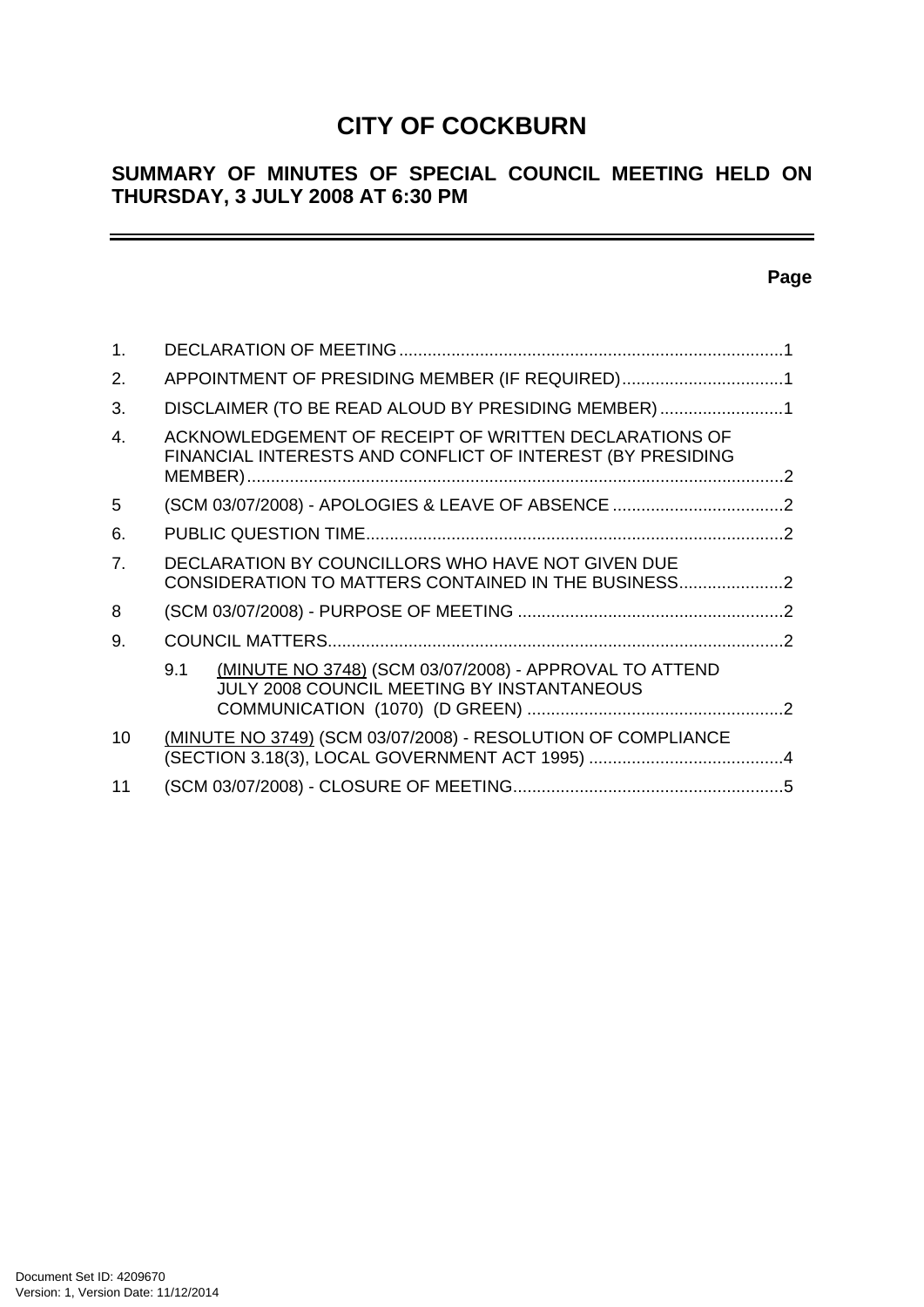Document Set ID: 4209670<br>Version: 1, Version Date: 11/12/2014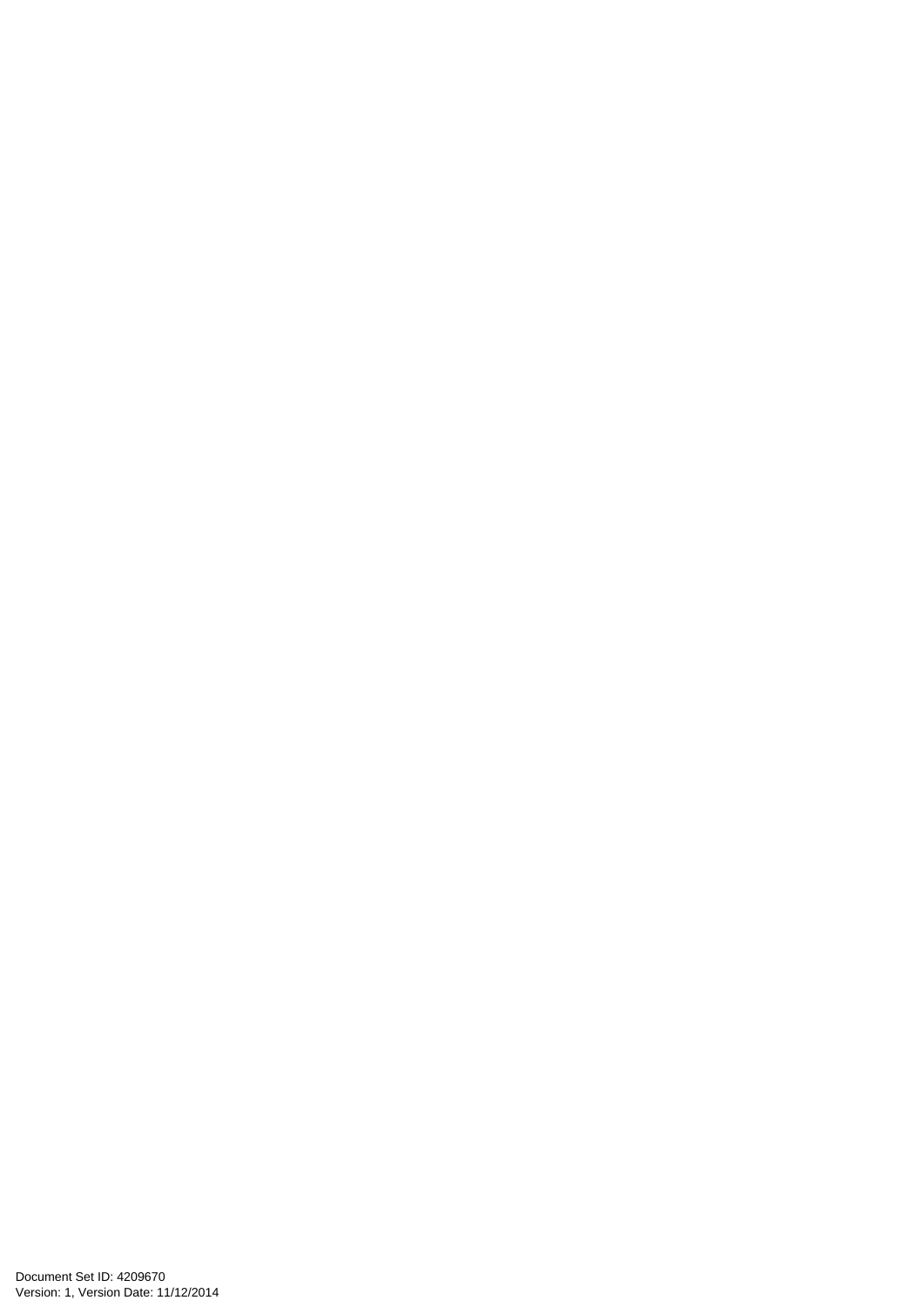# **CITY OF COCKBURN**

# <span id="page-2-0"></span>**MINUTES OF SPECIAL COUNCIL MEETING HELD ON THURSDAY, 3 JULY 2008 AT 6:30 PM**

#### **PRESENT:**

#### **ELECTED MEMBERS**

| Deputy Mayor |
|--------------|
| Councillor   |
| Councillor   |
| Councillor   |
| Councillor   |
| Councillor   |
| Councillor   |
|              |

#### **IN ATTENDANCE**

| Mr S. Cain    | $\sim$ | <b>Chief Executive Officer</b>                |
|---------------|--------|-----------------------------------------------|
| Mr D. Green   | $\sim$ | Director, Administration & Community Services |
| Ms V. Viljoen | $\sim$ | Personal Assistant to CEO                     |

#### **1. DECLARATION OF MEETING**

The Presiding Member declared the meeting open at 6.50pm.

#### **2. APPOINTMENT OF PRESIDING MEMBER (If required)**

N/A

#### **3. DISCLAIMER (To be read aloud by Presiding Member)**

Members of the public, who attend Council Meetings, should not act immediately on anything they hear at the Meetings, without first seeking clarification of Council's position. Persons are advised to wait for written advice from the Council prior to taking action on any matter that they may have before Council.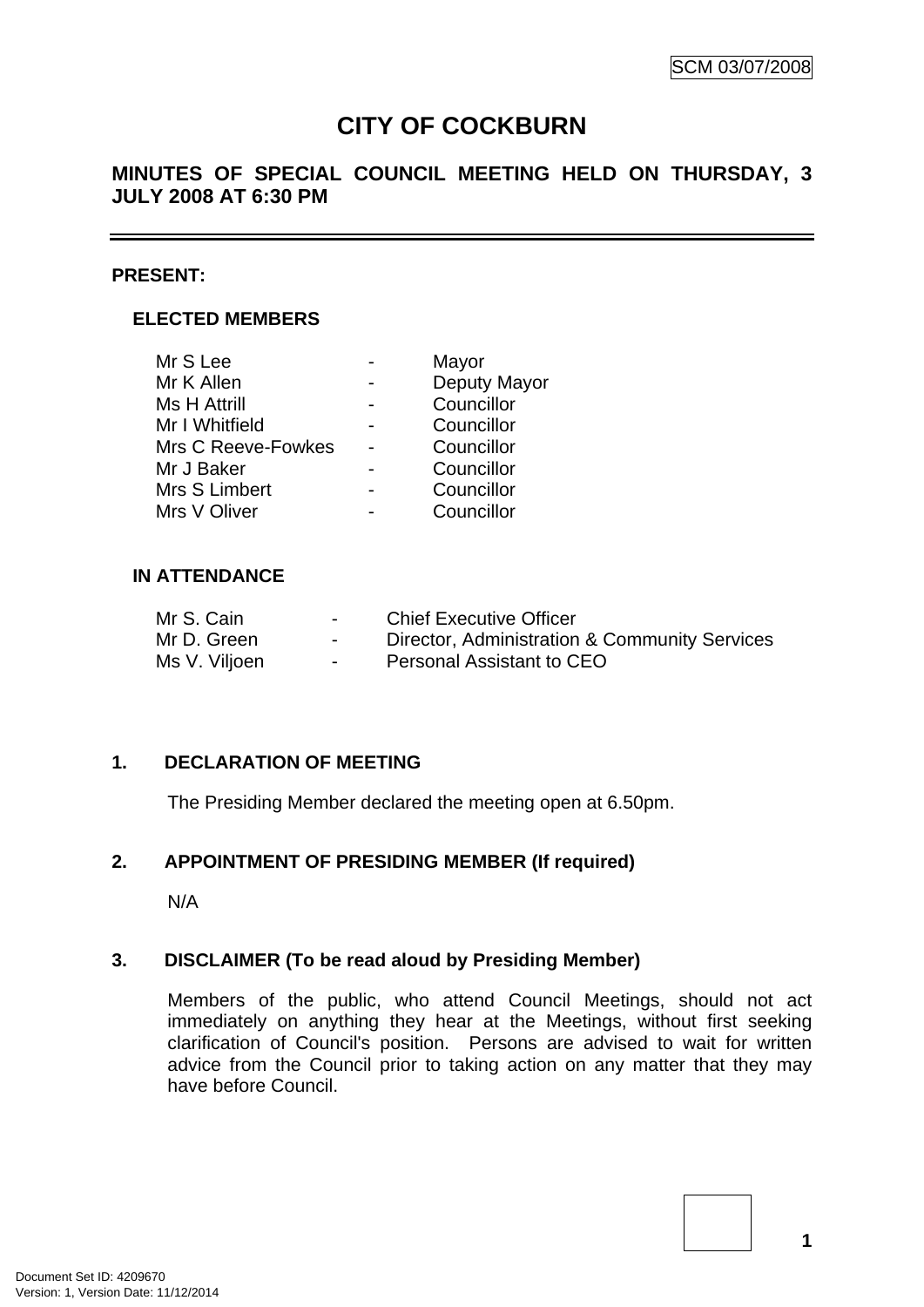#### <span id="page-3-0"></span>SCM 03/07/2008

#### **4. ACKNOWLEDGEMENT OF RECEIPT OF WRITTEN DECLARATIONS OF FINANCIAL INTERESTS AND CONFLICT OF INTEREST (by Presiding Member)**

Nil

#### **5 (SCM 03/07/2008) - APOLOGIES & LEAVE OF ABSENCE**

| <b>CIr Richard Graham</b> | - | Apology |
|---------------------------|---|---------|
| CIr Tony Romano           | - | Apology |

#### **6. PUBLIC QUESTION TIME**

Nil

#### **7. DECLARATION BY COUNCILLORS WHO HAVE NOT GIVEN DUE CONSIDERATION TO MATTERS CONTAINED IN THE BUSINESS**

Nil

#### **8 (SCM 03/07/2008) - PURPOSE OF MEETING**

The purpose of the meeting is to allow Deputy Mayor Allen to participate in the meeting via conference call.

#### **9. COUNCIL MATTERS**

#### **9.1 (MINUTE NO 3748) (SCM 03/07/2008) - APPROVAL TO ATTEND JULY 2008 COUNCIL MEETING BY INSTANTANEOUS COMMUNICATION (1070) (D GREEN)**

#### **RECOMMENDATION**

That Council approves of the arrangement for Deputy Mayor Allen to participate in the Council Meeting of 10 July 2008, via telephone link from the Shangri La Hotel, the Marina, Cairns, between the hours of 7.00 pm (Western Australian Standard Time) until the completion of the meeting.

#### **TO BE CARRIED BY AN ABSOLUTE MAJORITY OF COUNCIL**

**2**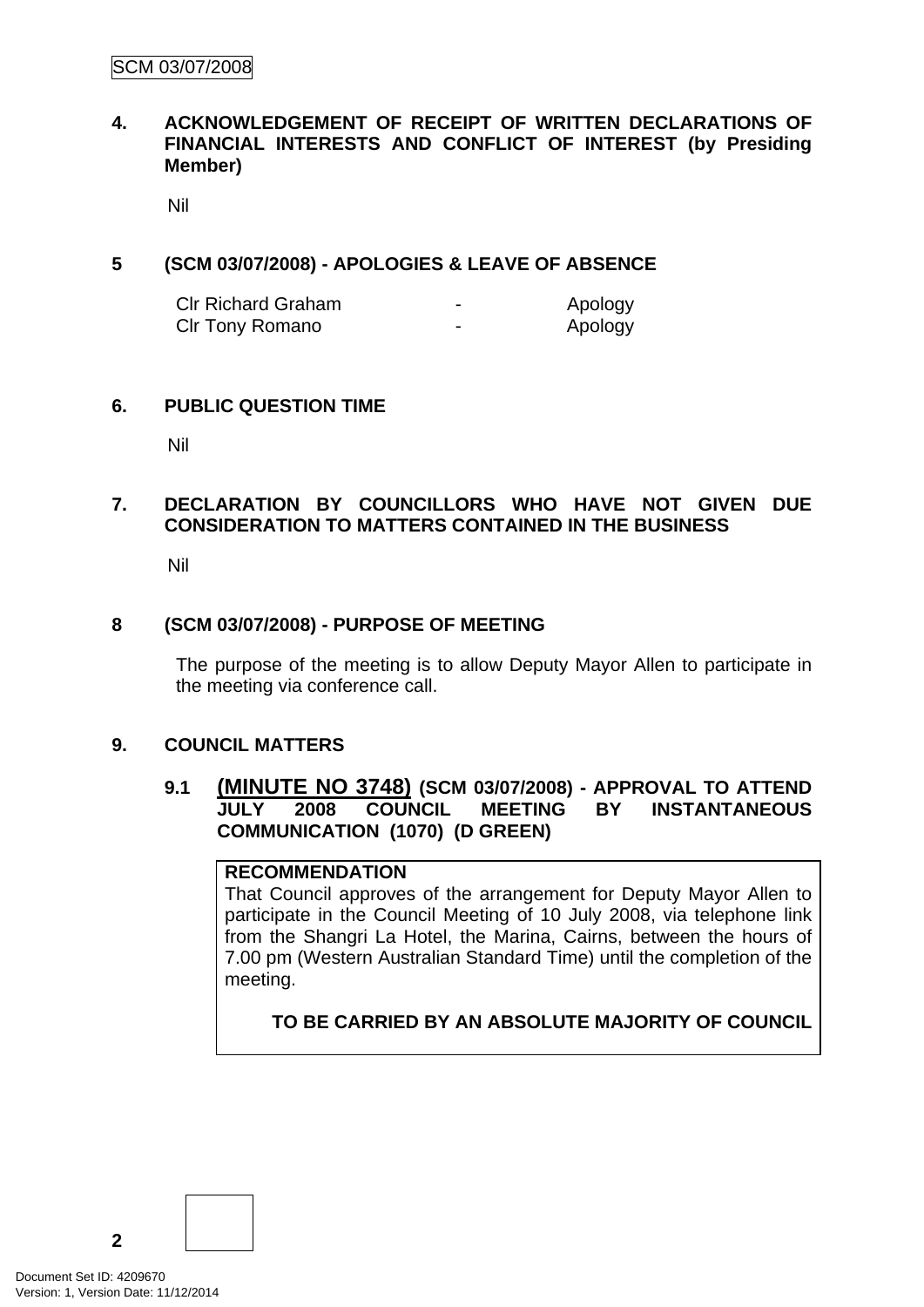#### **COUNCIL DECISION**

MOVED Clr S Limbert SECONDED Clr I Whitfield that the recommendation be adopted.

# **CARRIED BY ABSOLUTE MAJORITY OF COUNCIL 8/0**

## **Background**

Regulation 14A of the Local Government (Administration) Regulations now enables Elected Members to participate in Council meetings under certain conditions via "instantaneous communication" channels, if they are unable to attend the meeting in person. Deputy Mayor Allen has advised that he will be attending a conference in Shangri La Hotel, the Marina, Cairns, on the date of the July 2008 Council Meeting and would like to participate in the Council Meeting via telephone link.

#### **Submission**

For Council to approve of the arrangements for Deputy Mayor Allen to participate in the Council Meeting to be held on 10 July 2008 by telephone link-up from Shangri La Hotel, the Marina, Cairns.

#### **Report**

Deputy Mayor Allen has advised that he will be staying in a private room at Shangri La Hotel, the Marina, Cairns, on the evening of 10 July 2008 Council Meeting and will be unaccompanied. It is intended to use the room as the place from which to participate in the meeting proceedings, either by way of a hotel provided telephone or personal mobile telephone, should the room telephone not have a hands free and speaker function.

As there will be no other persons present for the duration of the connecting call and all related meeting information will be provided to Deputy Mayor Allen in advance, it is considered the hotel room is a suitable place for the purposes of the legislation. An appropriate telephone communication system is available within the Council Chamber to accommodate Council's requirements.

In all other respects, the meeting processes are expected to comply with legislative requirements and it is therefore recommended that Council approves of the arrangements and place proposed to conduct the meeting.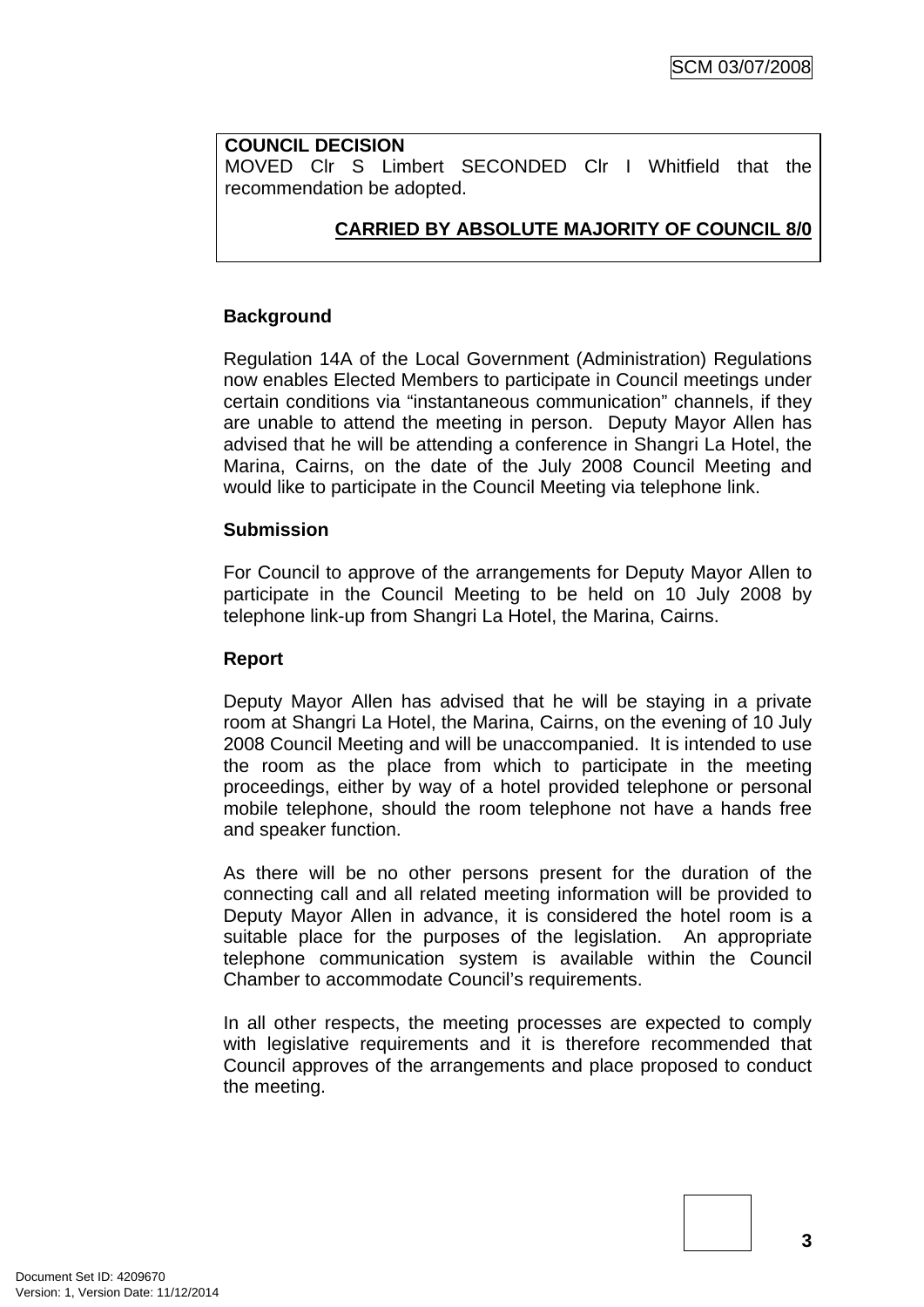# <span id="page-5-0"></span>**Strategic Plan/Policy Implications**

#### *Governance Excellence*

- *To conduct Council business in open public forums and to manage Council affairs by employing publicly accountable practices.*
- *To maximise use of technology that contributes to the efficient delivery of Council's services.*

#### **Budget/Financial Implications**

Funds are available in the Governance – Elected Members Expenditure Account 110-6246 – Councillor Communication Expenses for the cost of the telephone call.

## **Legal Implications**

Regulation 14A of the Local Government (Administration) Amendment Regulations 2005 refers.

#### **Community Consultation**

N/A

**Attachment(s)**

N/A

# **Advice to Proponent(s)/Submissioners**

N/A

**Implications of Section 3.18(3) Local Government Act, 1995**

N/A

# **10 (MINUTE NO 3749) (SCM 03/07/2008) - RESOLUTION OF COMPLIANCE (SECTION 3.18(3), LOCAL GOVERNMENT ACT 1995)**

#### **RECOMMENDATION**

That Council is satisfied that resolutions carried at this Meeting and applicable to items concerning Council provided services and facilities, are:-

(1) integrated and co-ordinated, so far as practicable, with any provided by the Commonwealth, the State or any public body;

**4**